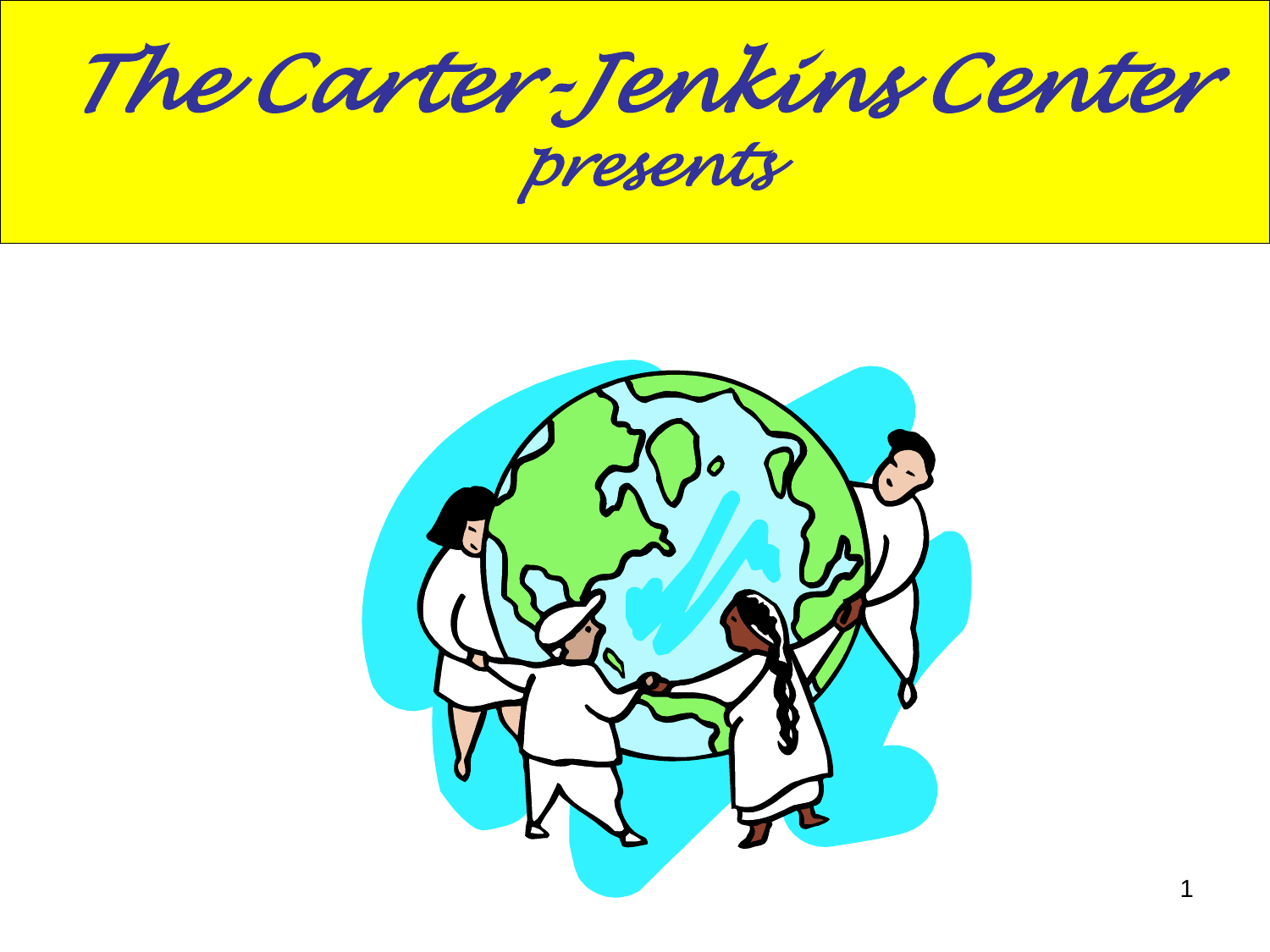#### **Humberto Nagera M.D. Director, The Carter-Jenkins Center Psychoanalyst, Children, Adolescents and Adults Professor of Psychiatry at USF Professor Emeritus of Psychiatry at University of Michigan**

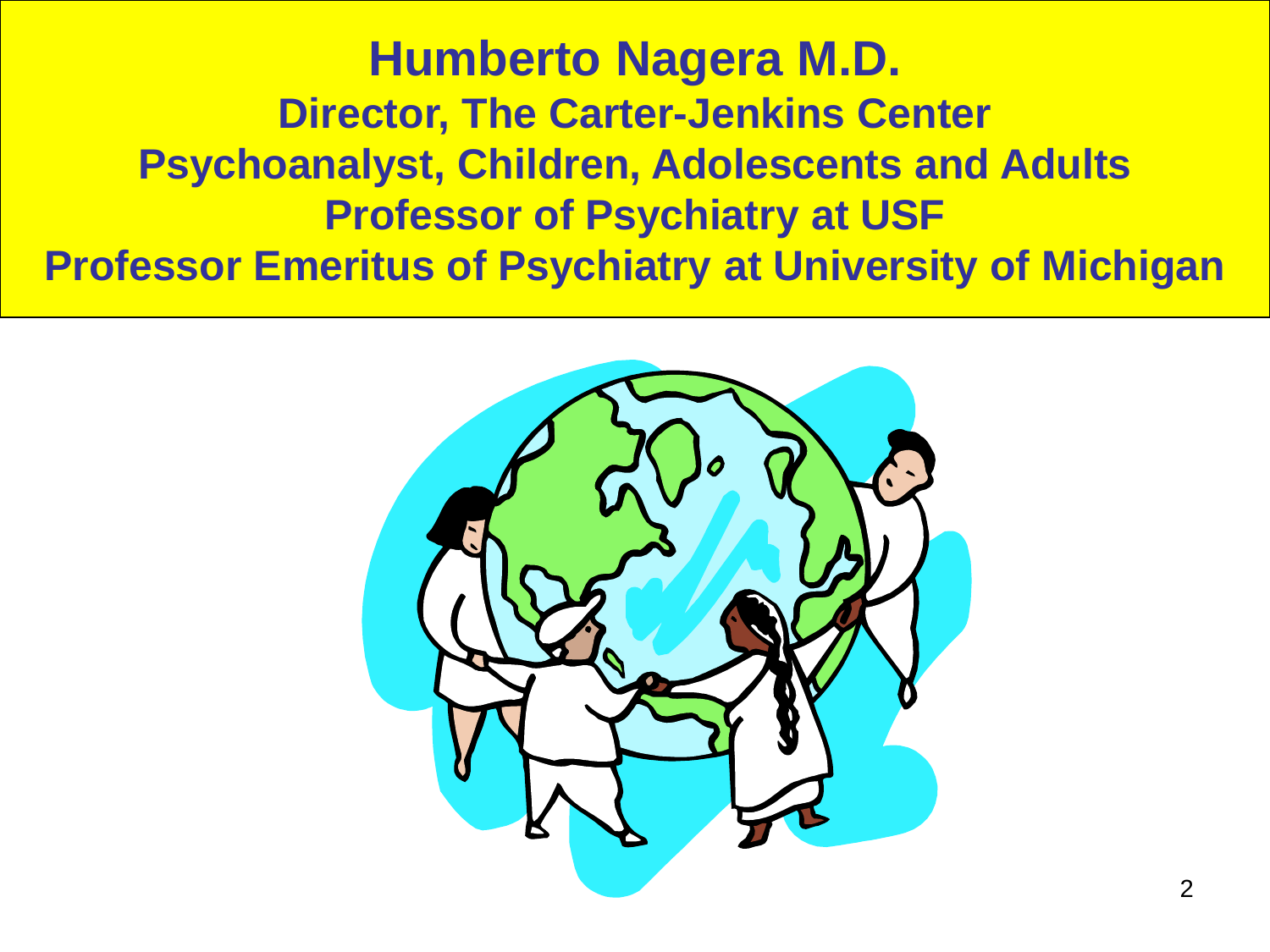# **Severe Marital Discord, Divorce & Their Consequences**

## **Part 2: Clinical Examples**

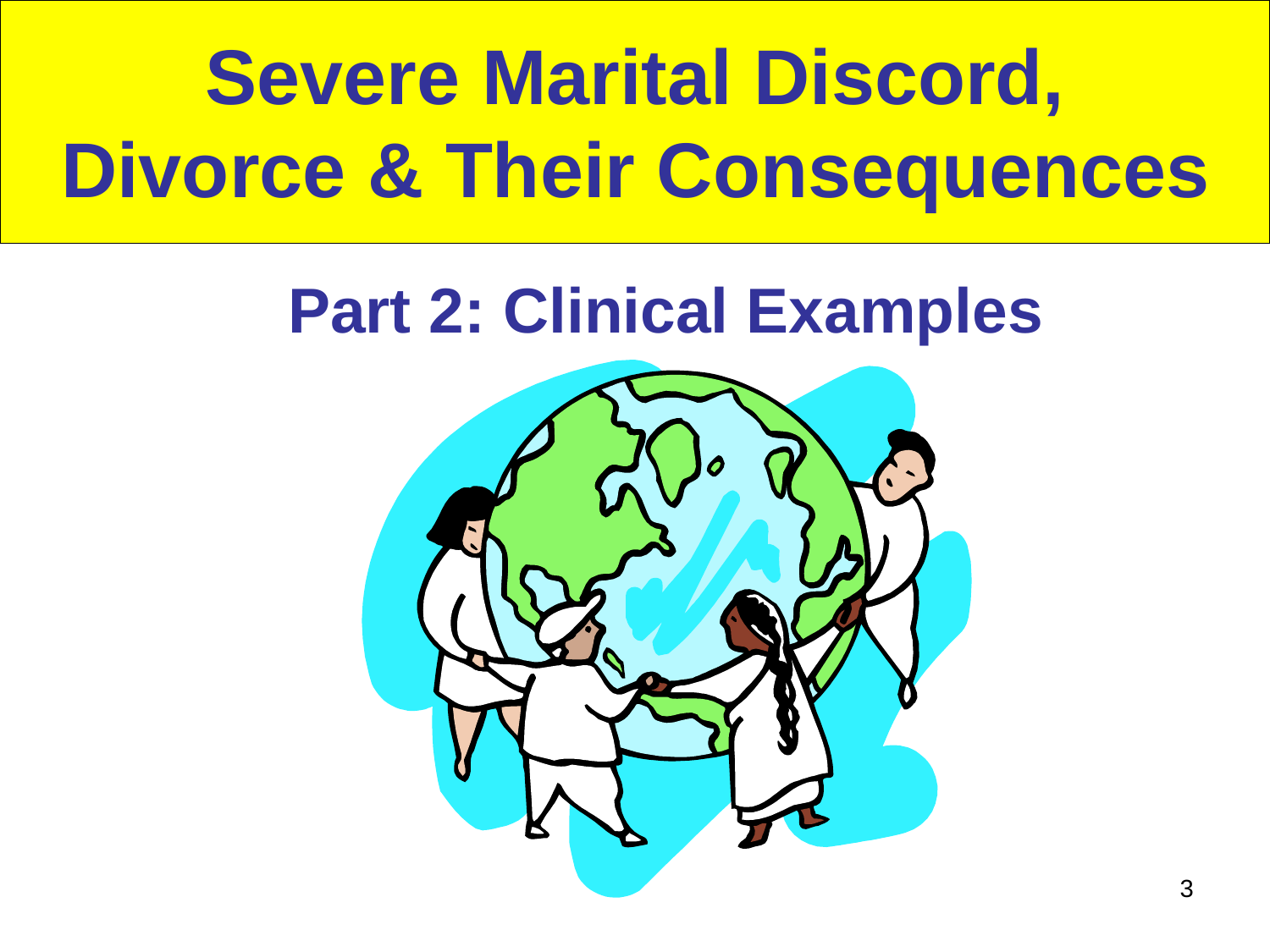#### **Scheme of the Normal Oedipus Complex of Girls (First and Second Stage Excluding the Inverted Part)**

| First Stage                                        | Second Stage                              |
|----------------------------------------------------|-------------------------------------------|
| PHALLIC-OEDIPAL                                    | OEDIPAL                                   |
| Positive<br>MOTHER $++$<br>$FATHER$ $---$<br>(a)   | Positive<br>FATHER $++$<br>$MOTHER$ --    |
| Negative<br>$\text{mother}$ —<br>$father +$<br>(c) | Negative<br>mother $+$<br>father $-$<br>个 |

FIGURE 1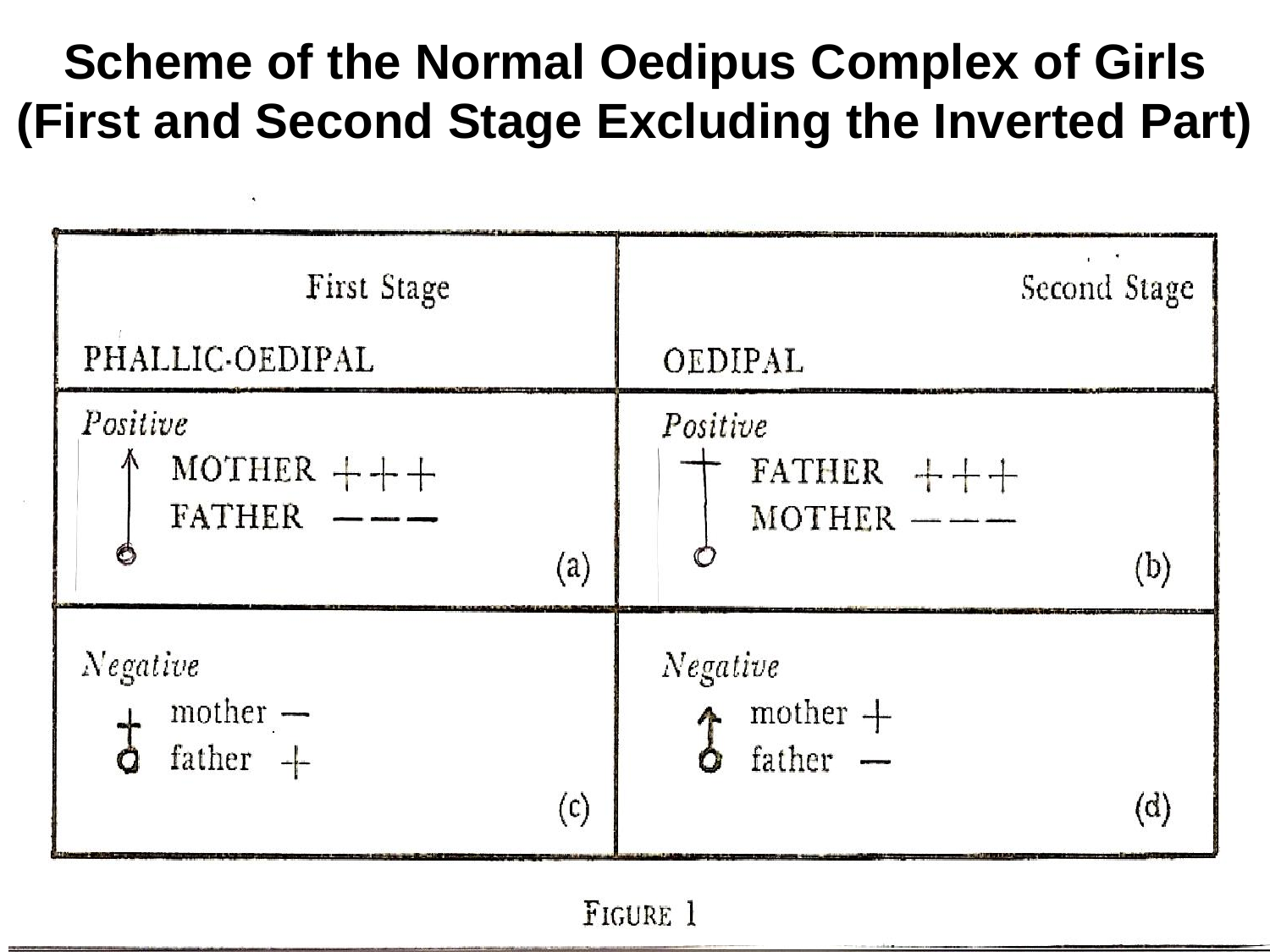#### **The double/quadruple relationship and how it may get acted-out**



- **Father is abusing the object the girl has chosen at this stage. Notice too, that the father is the hated rival at this point. His abuse of the mother during this stage can make her fear/and or hate the father and later on all men, in spite of being attracted to them sexually.**
- **This situation may make a full move to the second stage (oedipal) much more difficult, and fearful. One solution is a masochistic development, so that she will enjoy abuse if she was to receive it, either from the father or later on from other men. Indeed she may provoke it in the end.**
- **Another is a potential inclination towards women since they are loving and men can be abusive and frightening i.e., a possible homosexual inclination.**
- **A strong feminine component in her bisexual constitution will still move her to the father and later on to other men, but with significant ambivalence, fears and other problems through identification with the abused mother, a residual fear and hate of men, all of whom sooner or later will come to represent the abusive father. It is from this group that some of the "avengers" will be born. Examples follow soon.**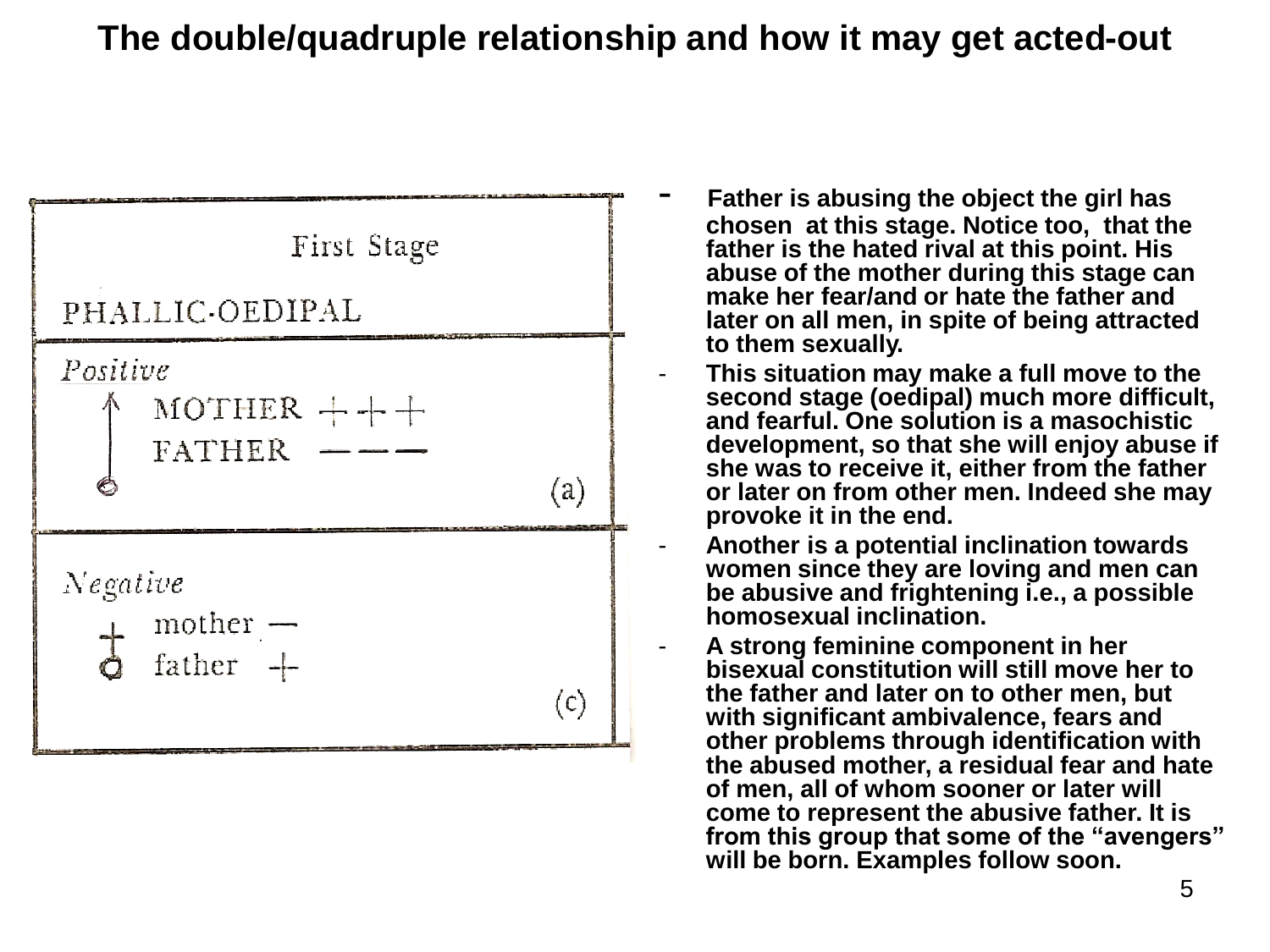| <b>Idealized Father</b>                                                                                                                                                                                                                                                                                                                                                                                                                                                                                                                                                                                                                                                                                                           | <b>Denigrated Father</b>                               |  | <b>Idealized Mother</b><br>-At this stage mother is<br>the rival and as such<br>idealization is less likely<br>-But if daughter is<br>abused too she may<br>empathically idealize<br>the mother and fear the<br>father<br>-One possible solution<br>again is a masochistic<br>one<br>-Another, is an uncons-<br>cious identification<br>with the aggressor |                     | <b>Denigrated Mother</b>                                                                                                                                                                                                                                                                                                                  |
|-----------------------------------------------------------------------------------------------------------------------------------------------------------------------------------------------------------------------------------------------------------------------------------------------------------------------------------------------------------------------------------------------------------------------------------------------------------------------------------------------------------------------------------------------------------------------------------------------------------------------------------------------------------------------------------------------------------------------------------|--------------------------------------------------------|--|------------------------------------------------------------------------------------------------------------------------------------------------------------------------------------------------------------------------------------------------------------------------------------------------------------------------------------------------------------|---------------------|-------------------------------------------------------------------------------------------------------------------------------------------------------------------------------------------------------------------------------------------------------------------------------------------------------------------------------------------|
| -Because of discord,<br>-Normal for the stage<br>fights, abuse etc<br>-Father loves her not<br>-Father is at the same<br>mother<br>time a frightening figure<br>-Mother is a rival<br>-Girl hostile to mother<br>-Natural conflict<br>between her interest in<br>-She be a better wife<br>father and what she is<br>exposed to leading to a<br>-Wants to have child of<br>strong masochistic<br>father<br>development that thus<br>-If mother is the abusive<br>preserves interest in<br>one, attachment to father<br>father (1)<br>stronger<br>-Simultaneous<br>-How are any of the<br><b>identification with</b><br>above factors modified<br>sadistic father (2)<br>in case of abuse by the<br>-Variations that can<br>father? |                                                        |  |                                                                                                                                                                                                                                                                                                                                                            |                     | -Natural for an Oedipal<br>girl(3)<br>-Likes to get mother out of<br>the way so that she can<br>have father(4)<br>-At this age aggression<br>may not have the same<br>meaning. Ex of Hamps-<br>tead "Get out of here"<br>-Better her than me<br>-Father loves me,<br>particularly if he is not<br>abusive to the girl but<br>the contrary |
|                                                                                                                                                                                                                                                                                                                                                                                                                                                                                                                                                                                                                                                                                                                                   | occur when mother is<br>the aggressive, abusive<br>one |  |                                                                                                                                                                                                                                                                                                                                                            | OEDIPAL<br>Positive | Second Stage<br>FATHER $++$<br>$MOTHER$ $---$                                                                                                                                                                                                                                                                                             |
|                                                                                                                                                                                                                                                                                                                                                                                                                                                                                                                                                                                                                                                                                                                                   |                                                        |  | <b>SECOND STAGE</b><br><b>Girl Oedipus</b><br>complex                                                                                                                                                                                                                                                                                                      | Negative            | (b)<br>$\sim$ mother $+$<br>father -<br>(d)                                                                                                                                                                                                                                                                                               |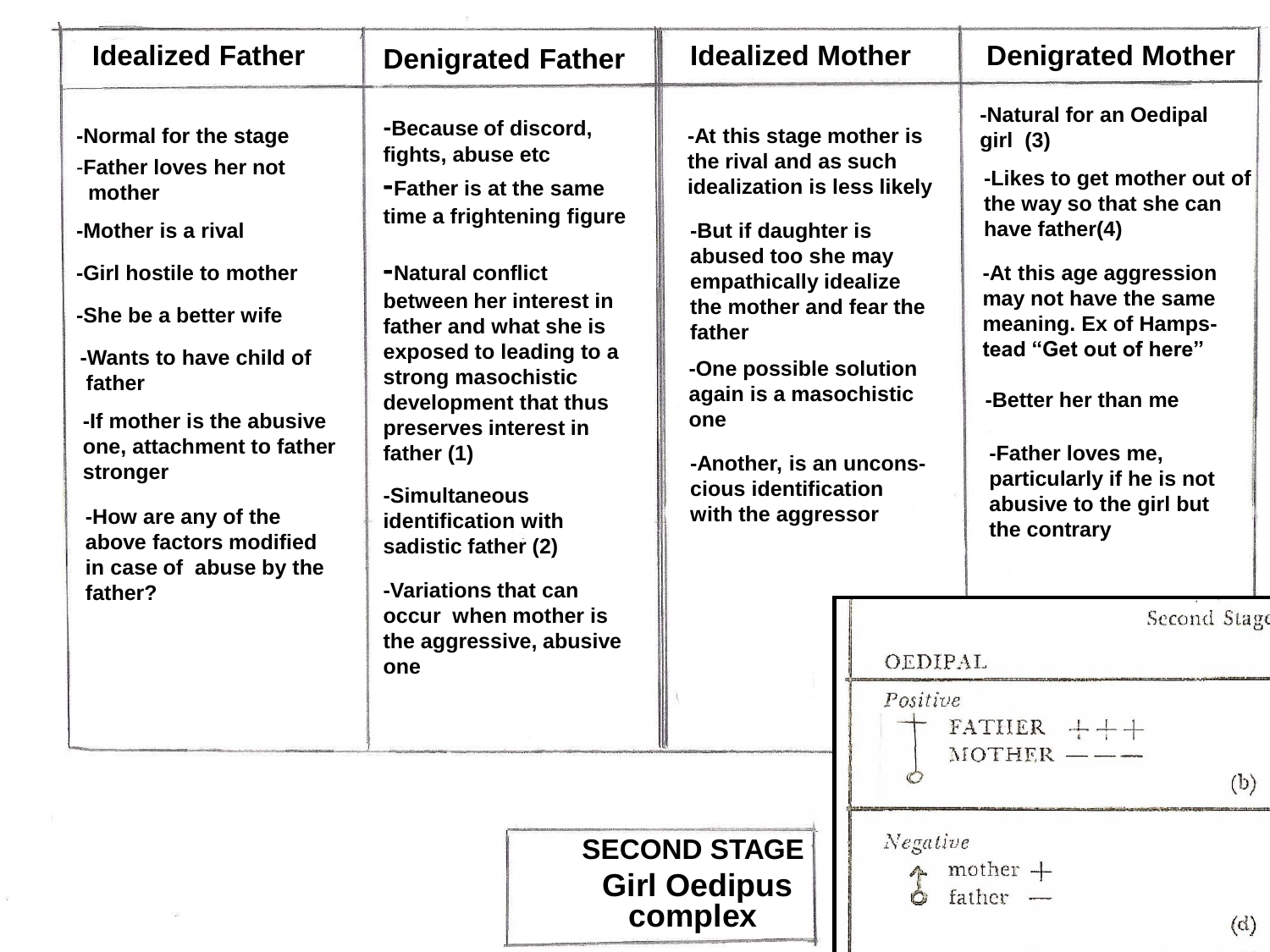#### **Severe marital discord and its consequences for children**

- **1) Role of the possible early identification with the masochistic aspects of the mother and what it can lead to later on in their lives. How they provoke their partners…**
- **2) Notice the shifting positions (according to what aspect of the mother-father relationship is being re-enacted) and what behaviors that leads to.**
- **3) Notice the unconscious fantasies that girls may develop in order to explain the father's anger and abusive behavior towards the mother. Mother must have done something. These fantasies will vary according to the age of the child. In older children, that something that mother must have done may be fantasies of her having being unfaithful to father. Such fantasies, are commonly acted out later on by these females, frequently leading to the destruction of what may have been a satisfactory relationship, marriage etc.**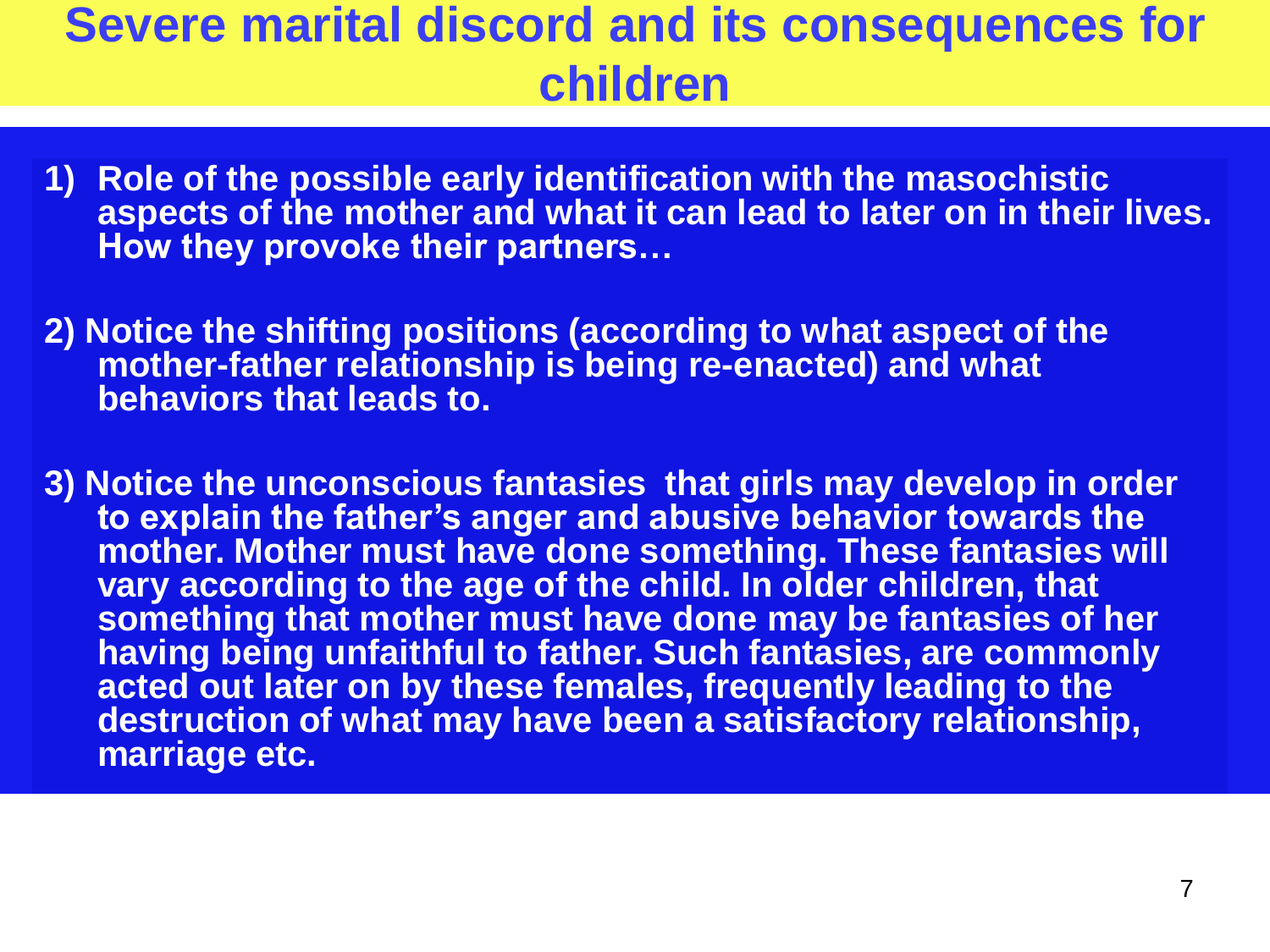## **DIVORCE AND ITS CONSEQUENCES**

- **As many as 40% of the men and women (that were children of divorce) in the Judith Wallerstein study never married**
- **They cohabitated with somebody, or had serial lovers, while others led solitary lives (W. 289) \***
- **Wallerstein saw it as the inevitable consequence of our "divorce culture"**
- **There are only 40% of married people today in this country and numbers are going down all the time**

**\* Wallerstein, J., et al, Unexpected Legacy of Divorce, p.289**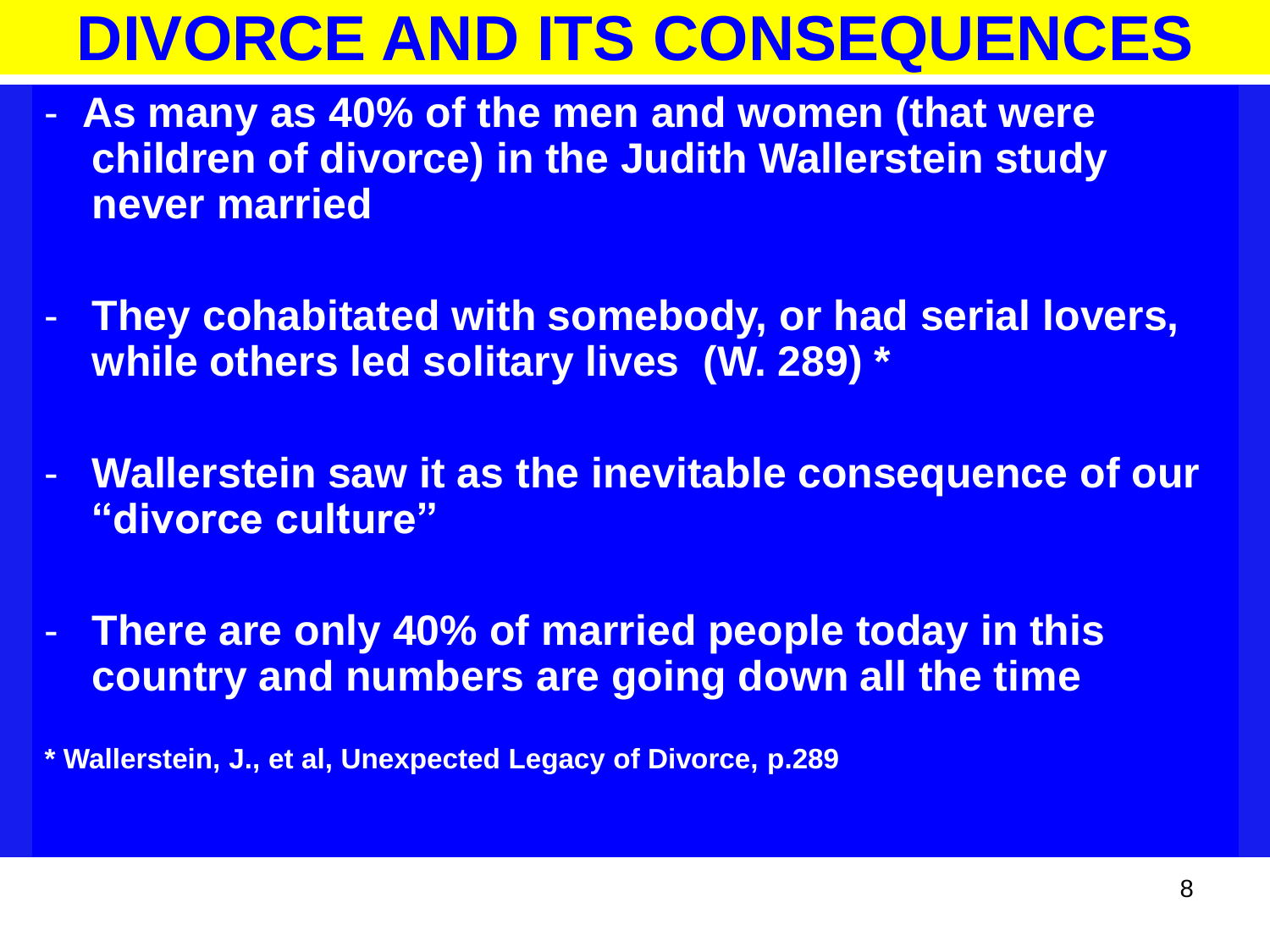## **DIVORCE AND ITS CONSEQUENCES**

**- Divorce is hardly ever a friendly procedure and what leads to it, is not either. Thus, many consequences follow from this:**

**a) Children have frequently witnessed angry verbal or physical fights and abuse. Children are frightened, sad, worried that the parents may leave, divorce, hurt each other and so on. Some fear going back home from school, not knowing what they may find, or fearing the violence that may erupt**

**b) They may play various roles, such as mediators, confidants, defenders (verbally or even physically) of an attacked mother for example**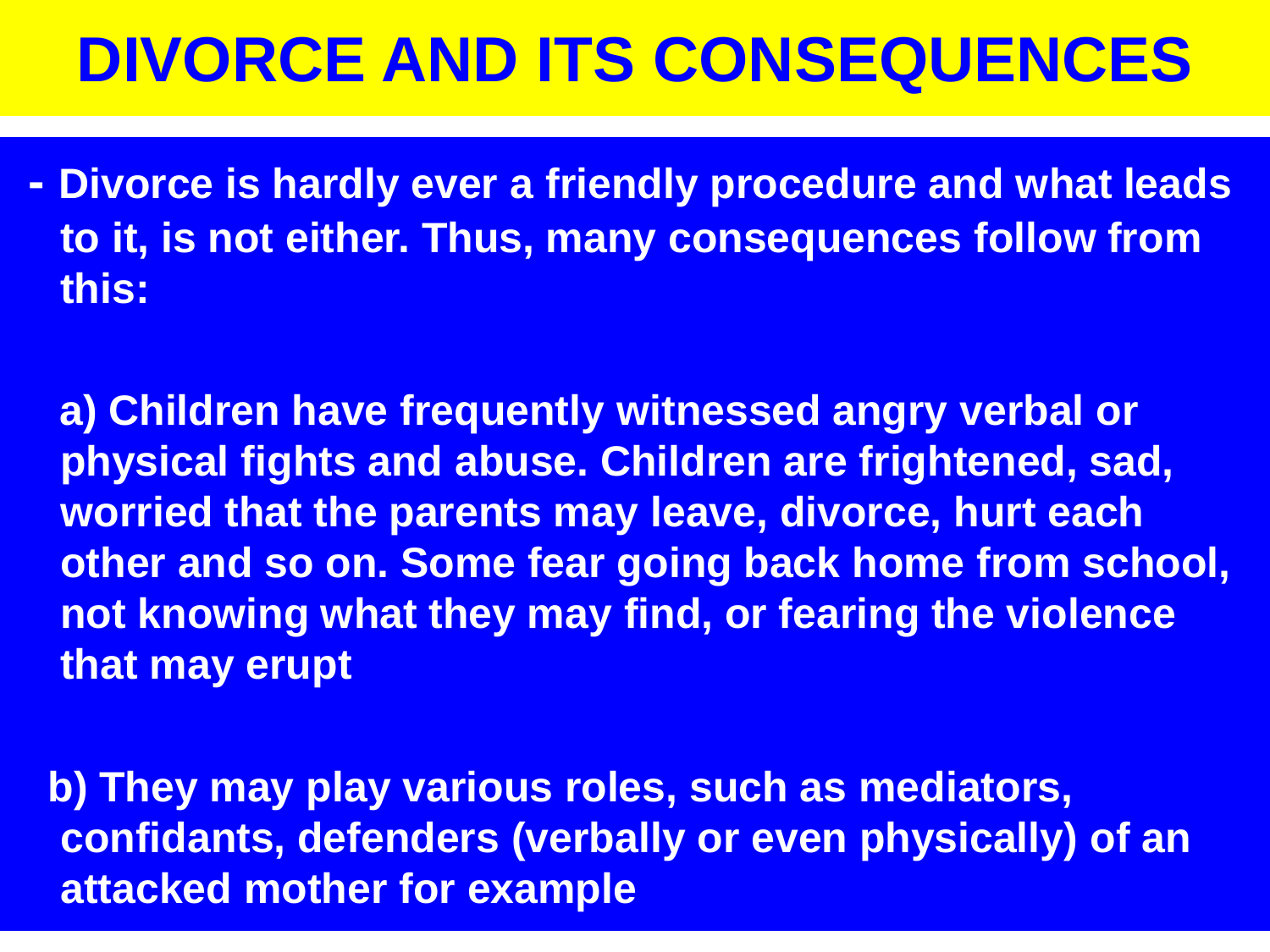**c) The battles after the divorce may adopt different forms i.e., blaming, denigrating, undermining or bad mouthing the other parent or forcing the children to take sides etc**

**d) Not paying child support, not keeping appointments to pick up the children or for visitations**

**e) Drilling the children about the other parent life, boyfriends, girlfriends and the like or exposing them to new lovers, sexual promiscuity. These events will determine too their adult behavior**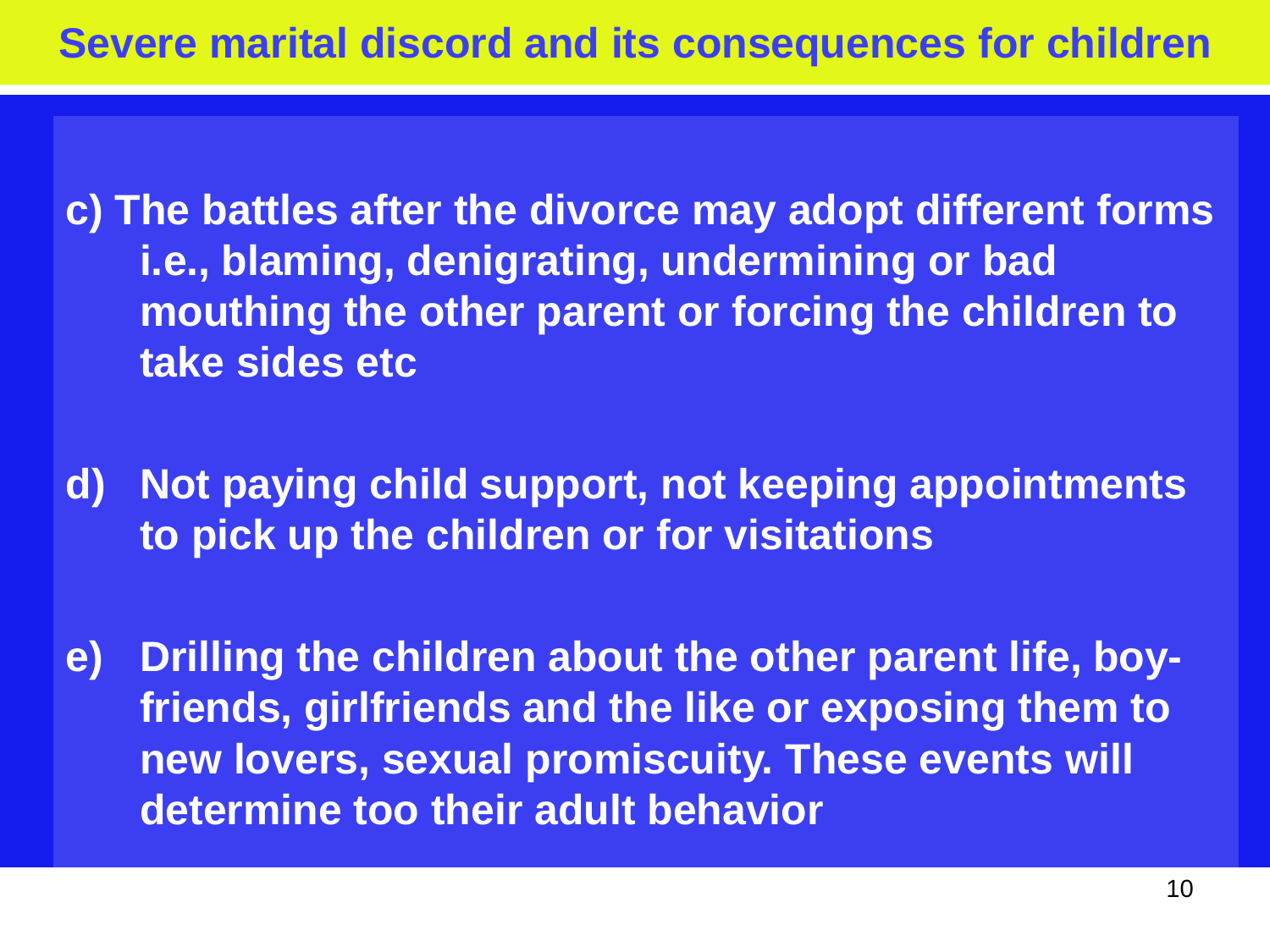#### **SEVERE MARITAL DISCORD, DIVORCE AND THEIR CONSEQUENCES**

- **- Children frequently feel that they are responsible for their parents divorce or fights attributing it to their disobedience, bad behavior, poor grades at school or what not**
- **- This is particularly true of children still in the egocentric stage of development. Remember too, that children under 12 years of age have at best a partial understanding of these problems**
- **- Adolescents are more mature. They may be able to look at the moral problems involved, while drawing lessons for their own futures**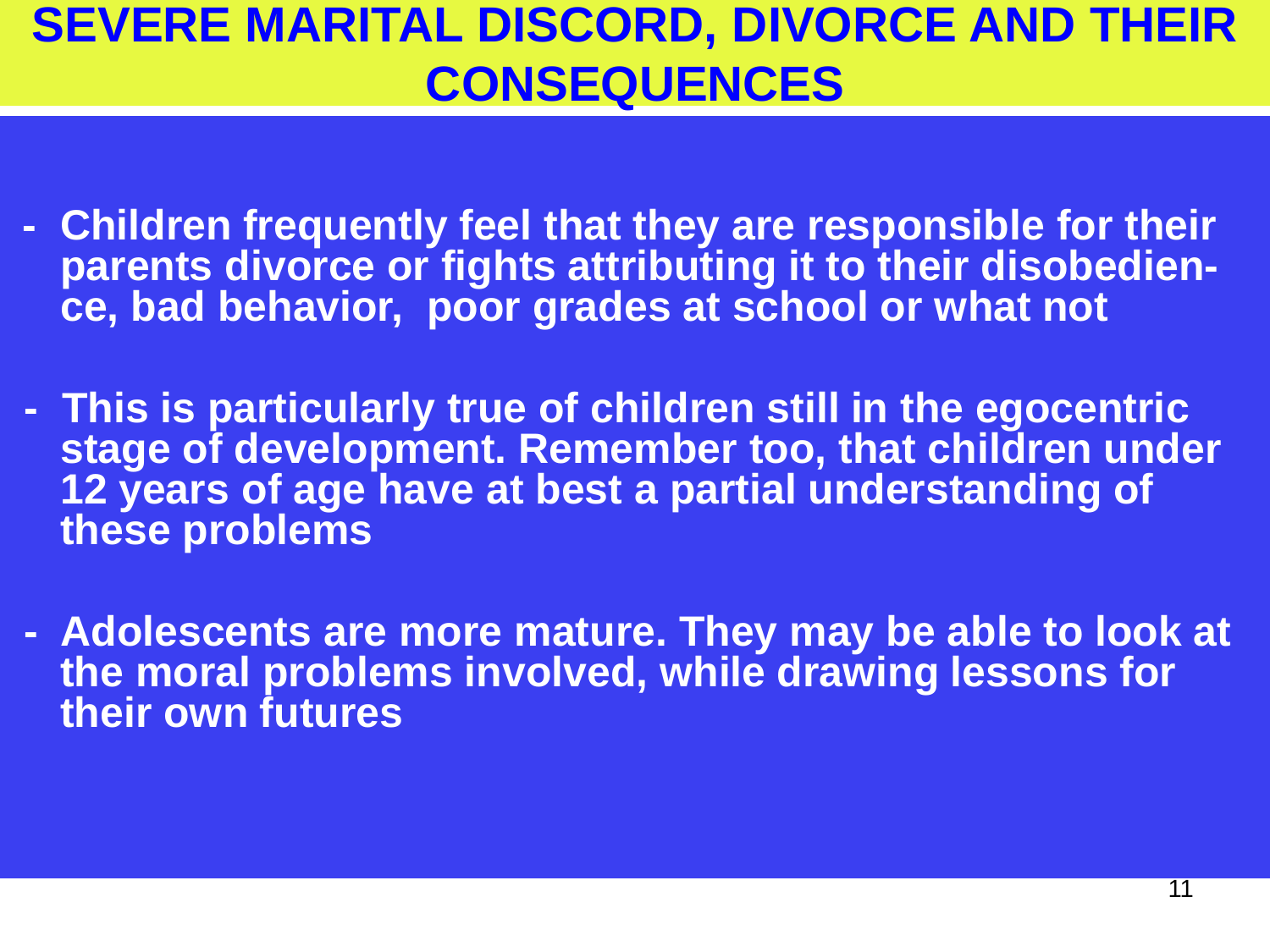#### **Summary of dynamics and clinical examples**

- **- The role of the oedipus complex.**
- **- These girls make multiple and simultaneous identifications with various and different aspects of the behaviors of the parental couple (both fathers and mothers). In a way it is as if they have developed multiple personalities.**
- **- Sadism (identification with mother/sadistic father couple).**
- **- Masochism (identification with abused mother).**
- **- Identification with other behaviors of the mother\***
- **- The avengers: ( a special type) out to take revenge and punish men who are bad and the tormentors of mother and by extension of the patients who have identified with their mothers. Some examples will show the sadism, masochism and other factors (simultaneously) involved in these behaviors.**
- **- Nobody controls me or isolates me\*\***
- **- Turning passive into active\*\*\***
- **- Do not love me phenomenon (5)**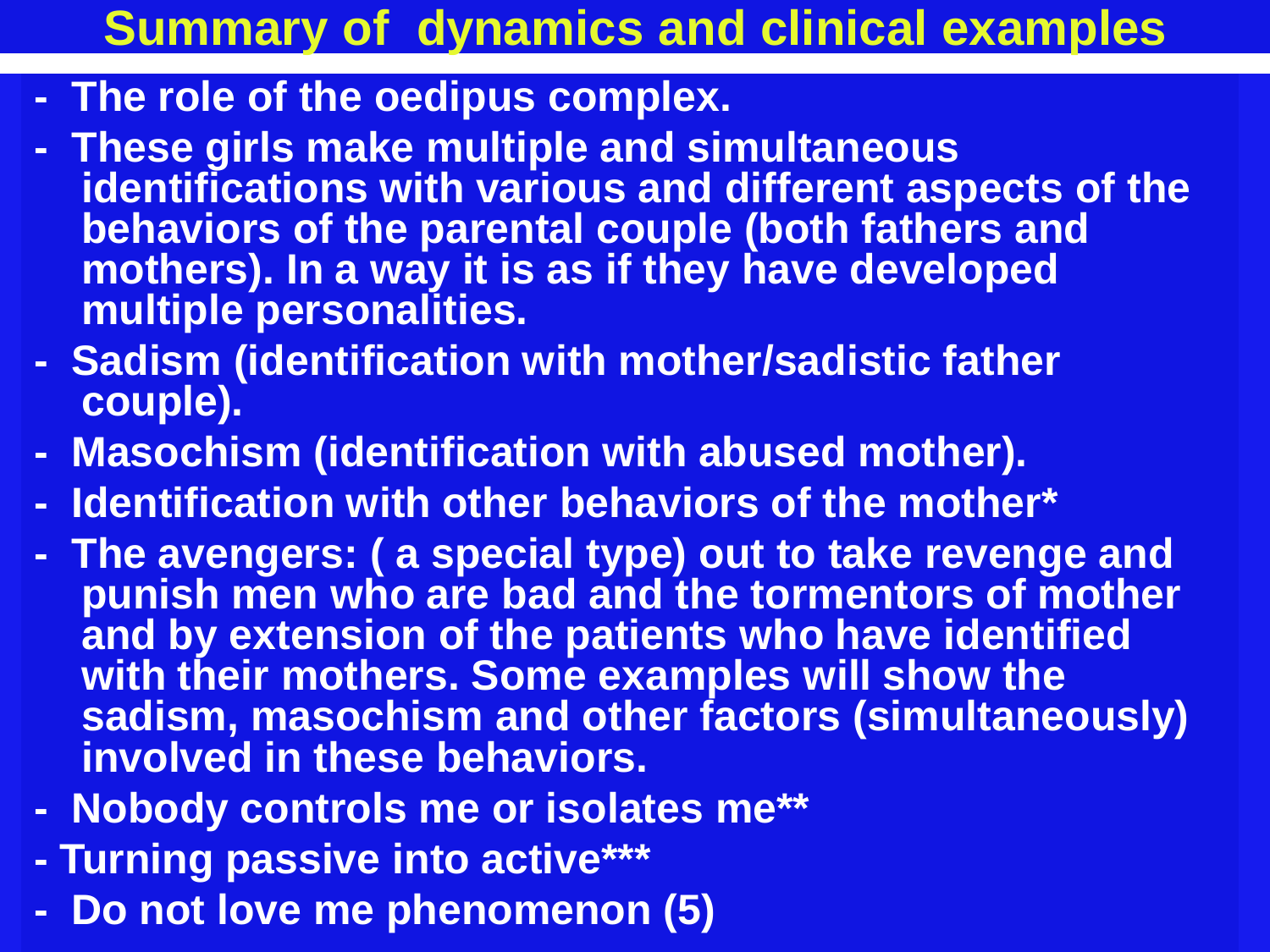- **Some of these women are very skilful and successful at seducing men. They seem extremely pleasant, interested and concerned. They act for as long as necessary as very loving, helpful and committed to the man they wish to attract. This behavior continues for a while in the newly established relationship. It goes without saying that they behave in extremely sexually seductive ways. Yet, at the same time that they are playing this role, they may be simultaneously deceiving that person by being actively involved in seducing other men, or in actual sexual relationships with other men, while still pretending to the uniqueness of the relationship with their "victim" (for lack of another word).**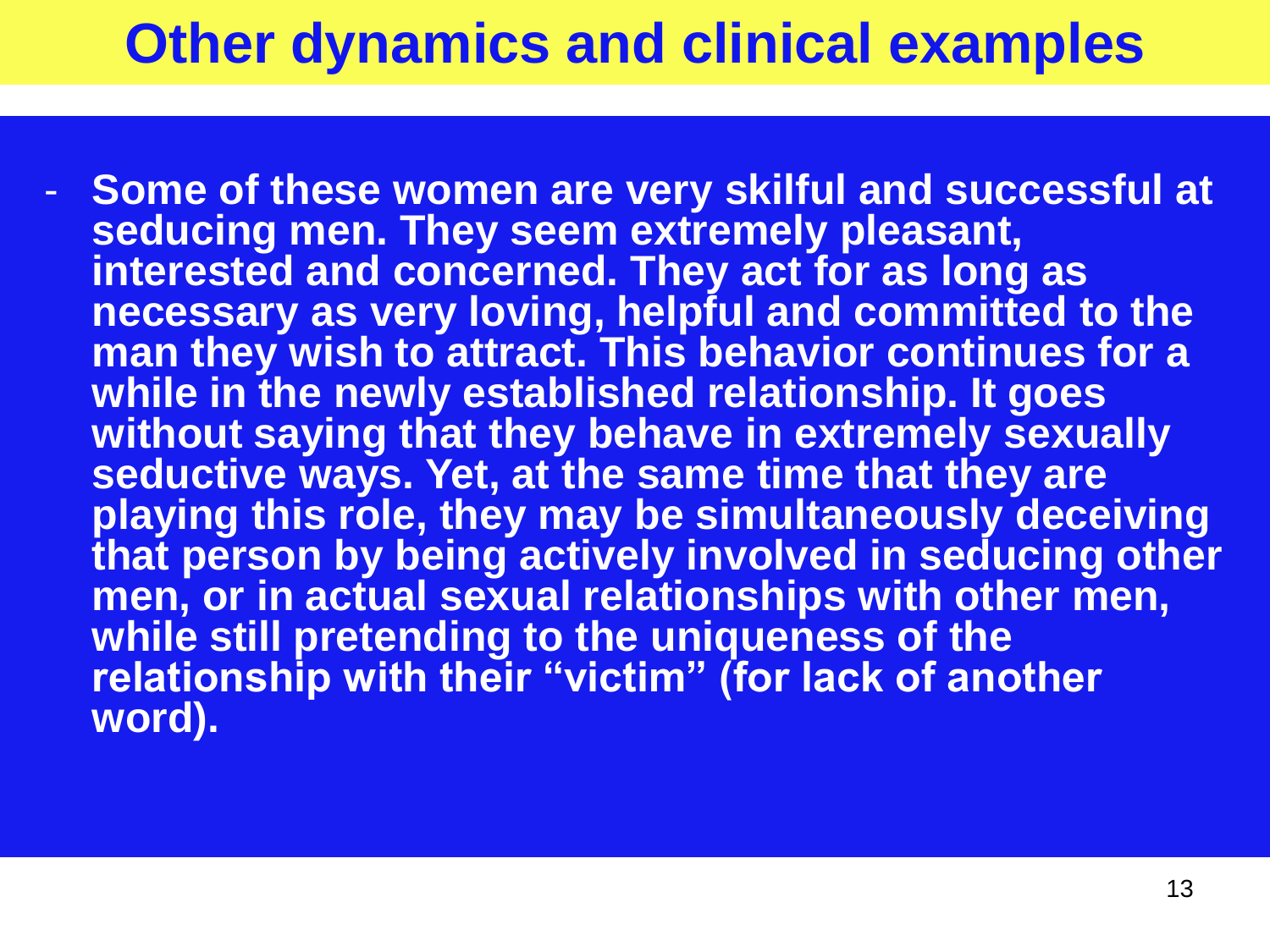- **Conce the "victim" is trapped so to say i.e., has fallen genuinely in love with her, which of course they would be fully aware of and had been promoting very actively, they make manifest in one way or another, their double or triple game of infidelity and the falsehood of their previous demonstrations of affection and love for the given man.**
- **As you will expect this is a devastating and traumatic experience for the men so deceived. At times, these girls rationalize their behaviors. Such rationalizations are on occasion quasi delusional (if not completely so) but quite commonly their destructive sadistic intent and provocation is not any longer hidden but quite in the open.**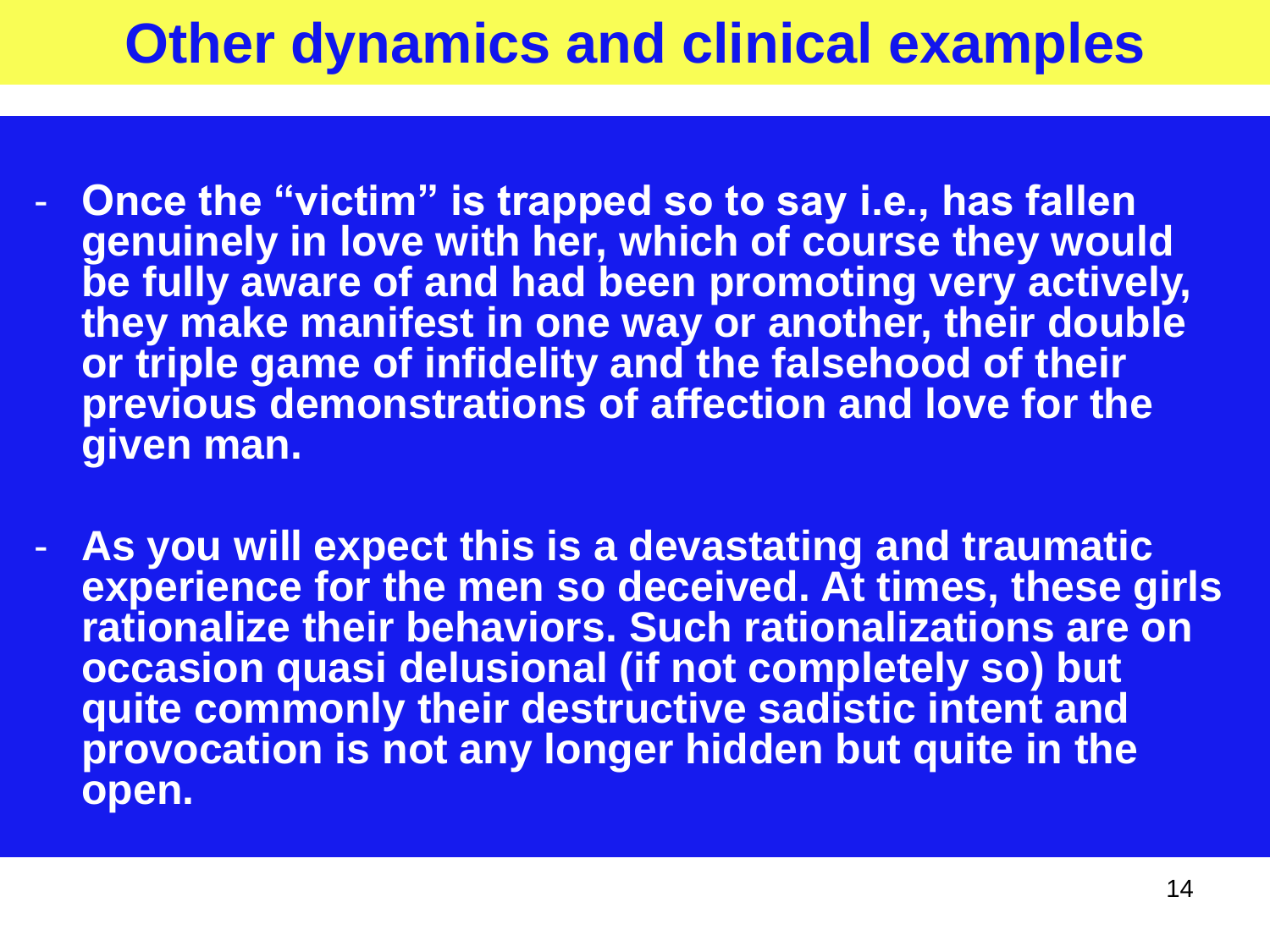**- In a case I am familiar with, when the surprised and devastated partner asked the girl friend in astonishment at her deceit "Why are you doing this? The callous answer was " because I want to!" which would have been fine, had she not purposely misled this man the way she had done for a very long time. In fact she had gone for a week of sex to some resort or another with her new found friend! These women, in the very few cases I am familiar with, may have repeated this or similar behaviors 6 to 10 times or more in the course of just a few years! In the one case I have in mind, this particular girl usually came back after a short while after this dramatic and revolting piece of acting out claiming repentance (?) and full of promises of how devoted she would be from that moment onwards, only to have repeated exactly the same behavior later on in several other occasions.**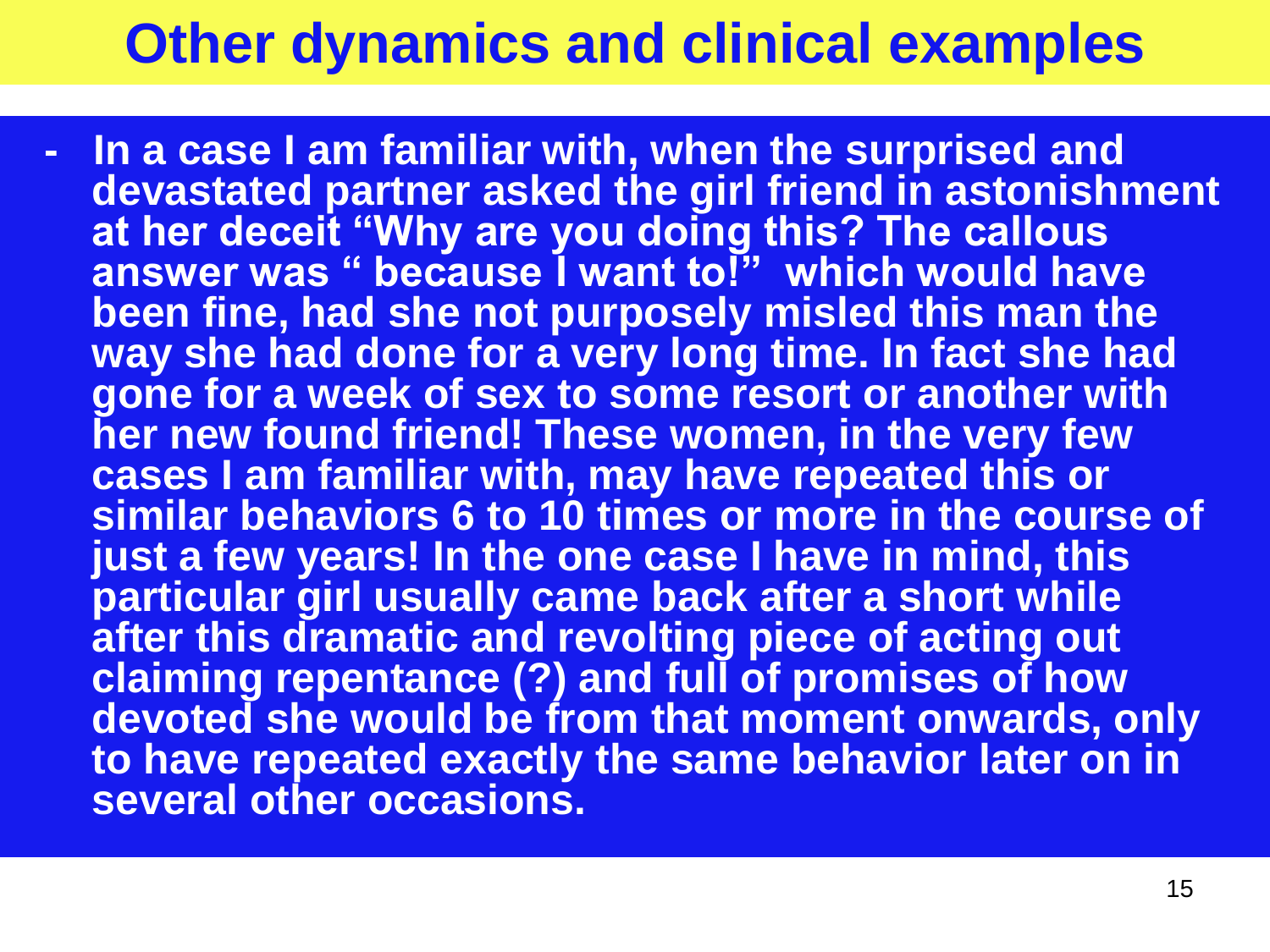- **The sad thing about all this, beyond the obvious and unnecessary pain occasioned to their male partners, is that behind this piece of acting out there is on occasion potentially truly loving and quite wonderful persons that can never realize themselves, given the acting out that their inner conflicts force them to constantly repeat.**
- **- Somewhat modified forms of the above acting out seem possible for men too though it seems less frequent..**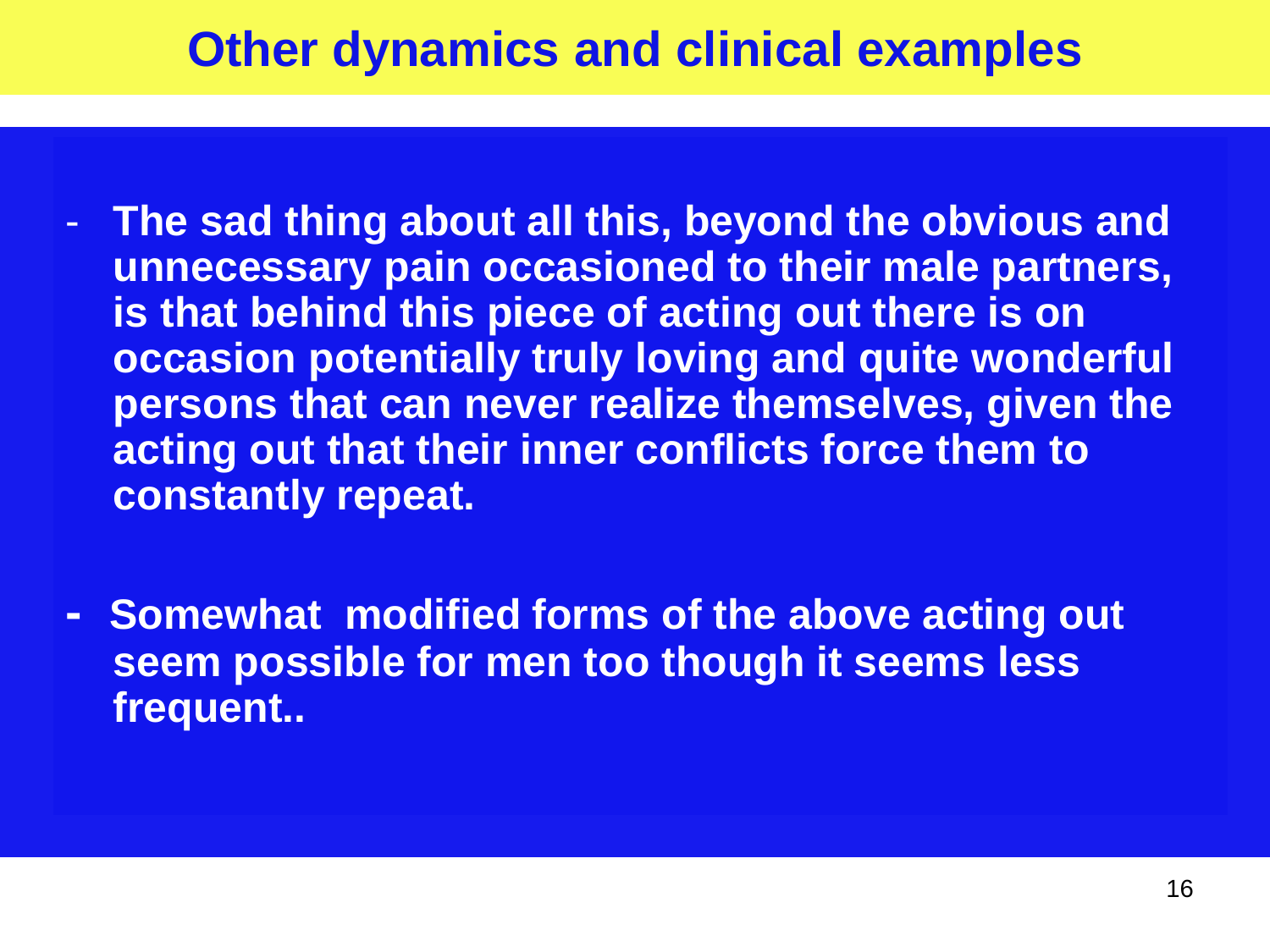- **Trying to examine what triggers of these dramatic events and behavior changes in these girls is not at all easy, but some factors can be discerned:**

**In some cases, particularly the case of what I have called** *"the avengers"* **they are simply forced to punish all men to whom they may relate since they become sooner or later a representative of the abusive father. In extreme cases of this type, that alone may well be the essential factor. Such girls are constantly recreating this scenario with multiple men, like an obsession. I do not think that they are consciously aware of what it is that they are planning to do, because if that was the case, at least some of them, which are essentially and deep down good persons,**  will not be able to go on with these behaviors. Example **given before was possibly of this type**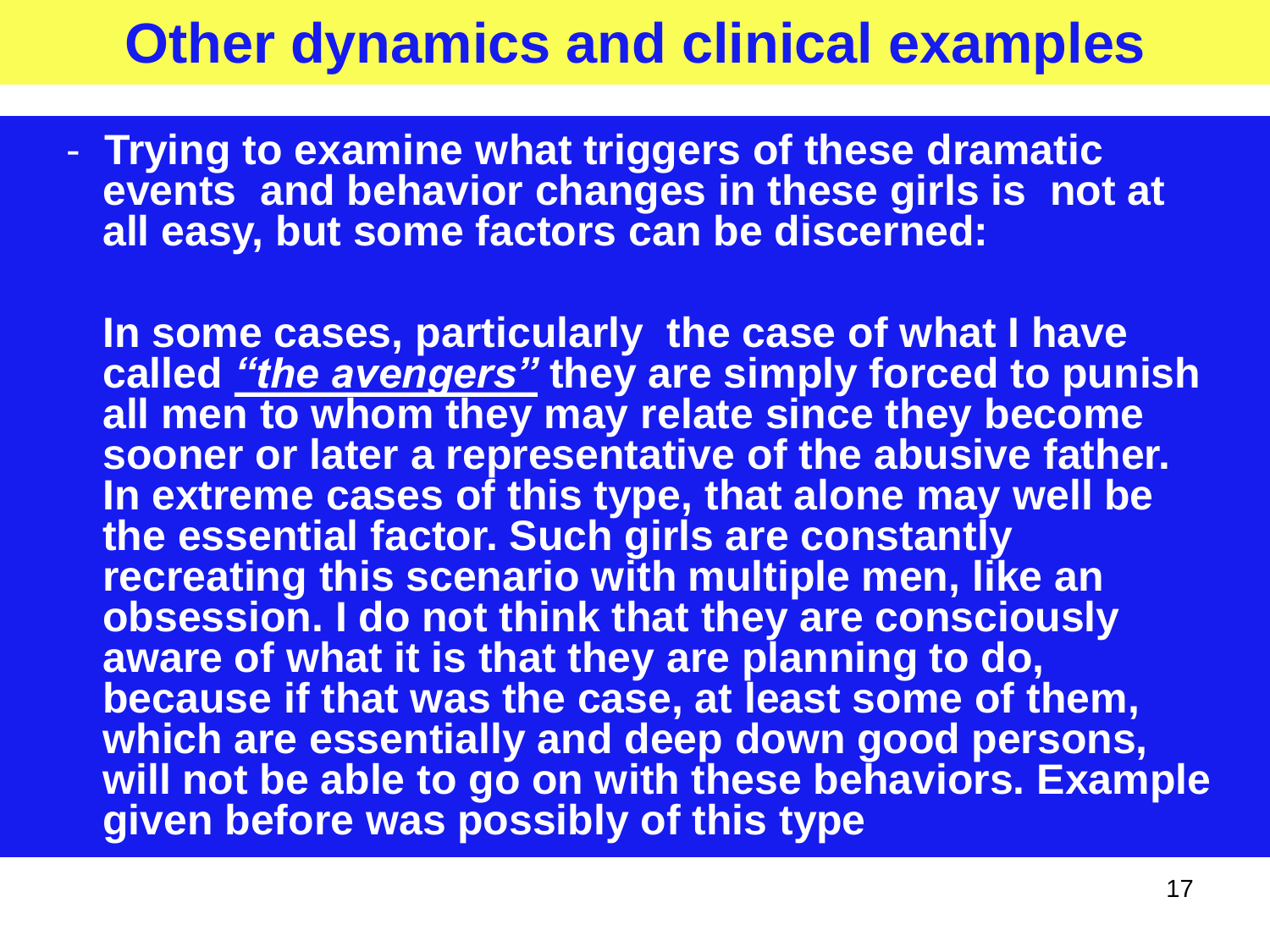- **In the more benign cases of this type though, at one point or another their** *new valentines are cast in the role of the abusive fathers*, **perhaps through some behavior that triggers off some resemblance with the paternal figure. In other cases they construe an scenario where they feel victimized and abused (the** *masochistic identification with the mother*).
- **One of them will suddenly state for no apparent reason to her boyfriend "I do not want to be your week end**  fuck" or something in such style (though they were the **active promoters of the sexual relationship and some of these men genuinely love them).**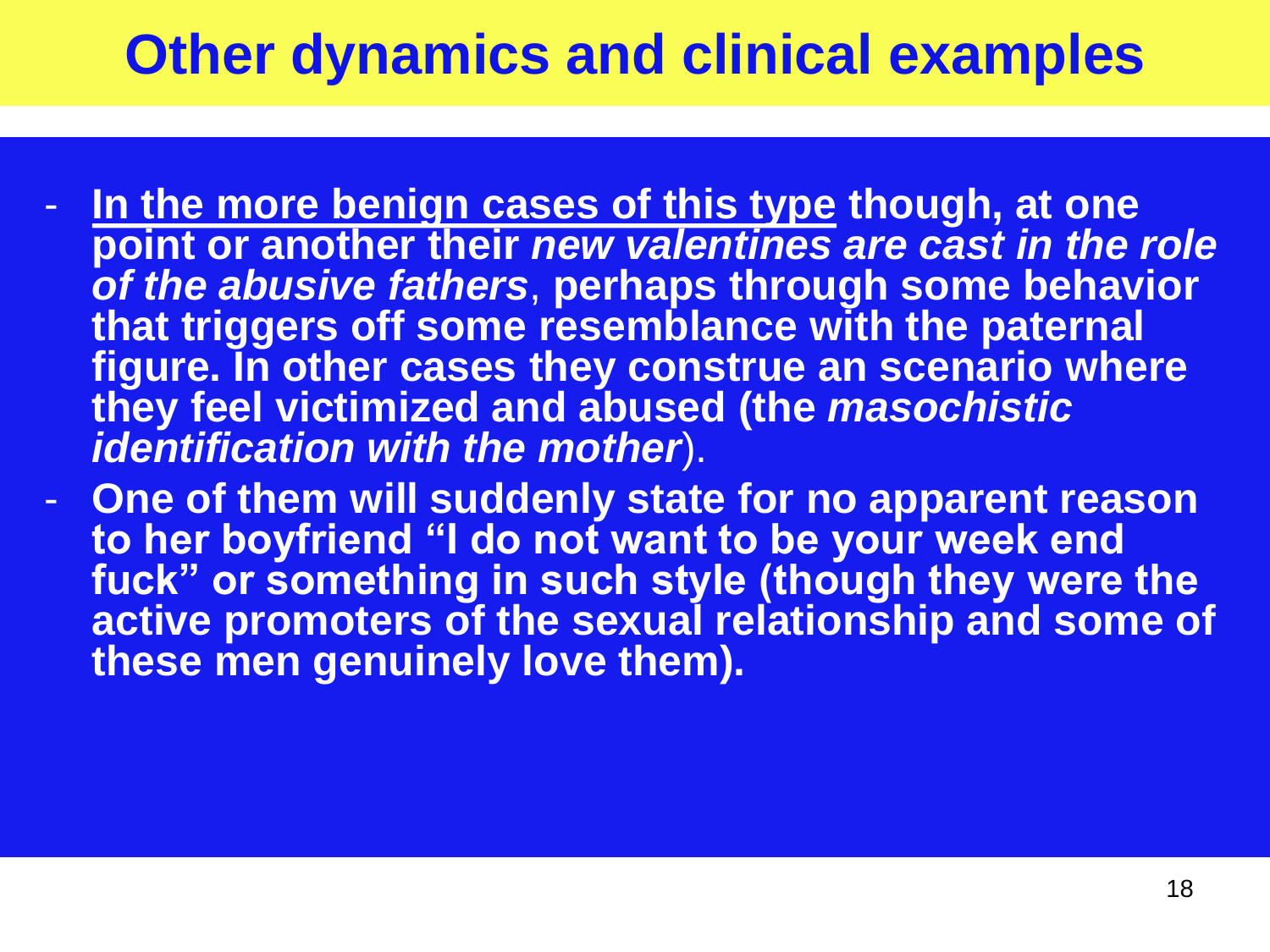– **At other times what triggers the behaviors is the realization that they are really loved by the men they have chosen. That is a no-no, since as we have seen they can not do better than their mothers, in their love life with men. Clearly too, in the deceit that soon follows there is an element of turning passive into active, they are not going to be "abused" like their mothers were, but they are the abusers, while at the same time they are punishing men for the abuse their fathers inflicted on their mothers. Here frequently one can see the sadistic intention to hurt the other person, which I believe includes in some cases the actualization of what these girls thought (unconsciously) where the wishes of their mothers, that is the wish to hurt their husbands any way they could, including for example being unfaithful to them (that had been so abusive) and in whose web for many reasons they feel caught. Another such girl, suddenly and out of nowhere, started shouting at the boy-friend "I hate you", "I hate you" with a lot of anger attached to these words (she was at the time running around with another man). Apparently there was no much of a reason for such an outburst and the boyfriend was flabbergasted at this, deciding to leave for good just there and then. Two hours later she was on the phone calling for help since she had managed to involve herself in some sort of accident that required his help!**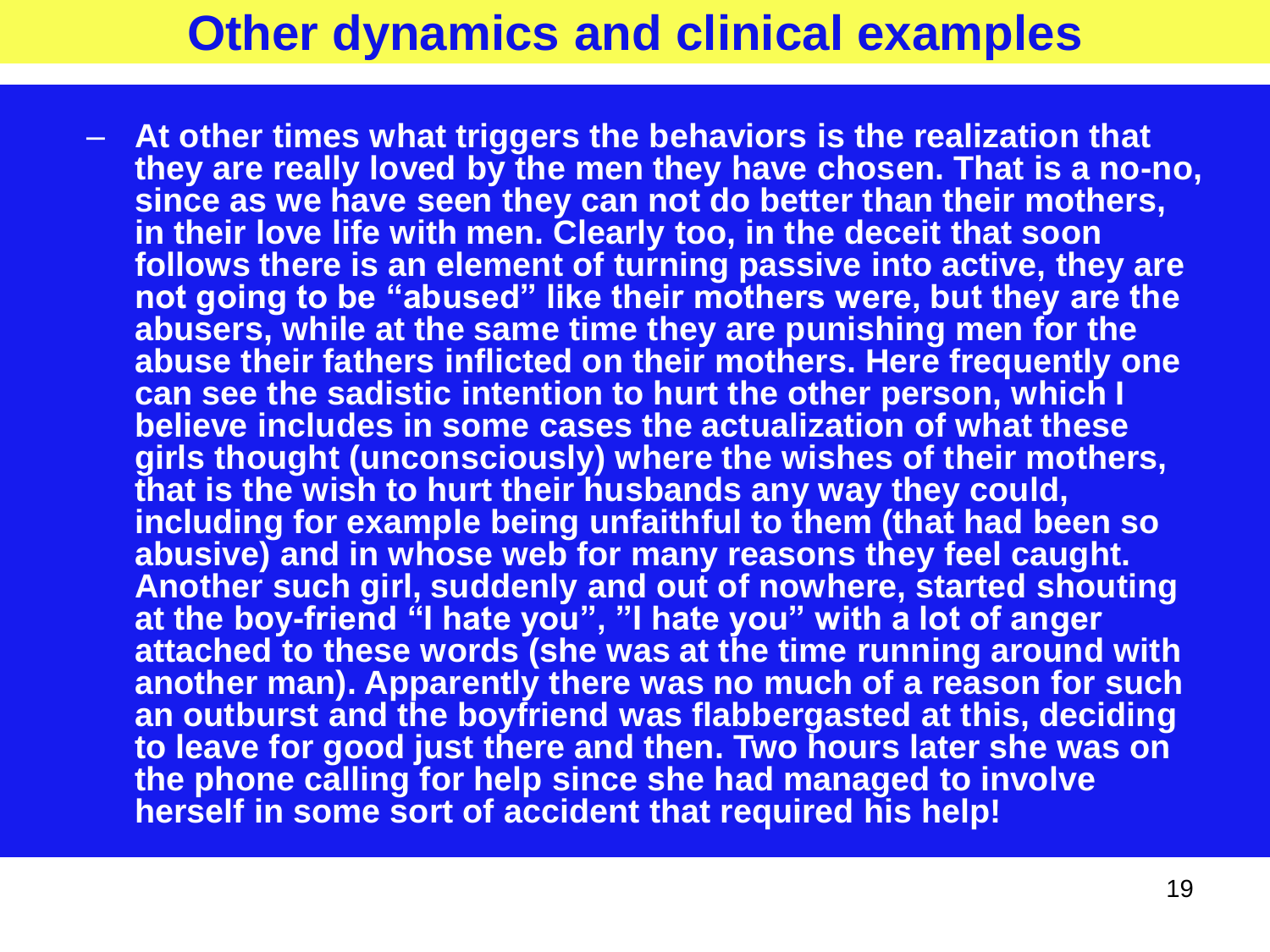– **That one can see some of the positive loving elements in some of these women, even under this tragic circumstances, makes the whole thing all the more sad. Remember that many of the women that are so forced to act out, may have had themselves a loving relationship with their fathers at some point or another. As mentioned, that makes some men desirable partners and with some of them at least and if only for a short while, a viable relationship. (See W p.286). This oedipal fact is specially highlighted in a case that I am very familiar with, where of the approximately eight or more relationships that this**  lady was known to have had, three of them where with **men older than her, 25 to 45 years older! Further these relationships developed in most cases in a matter of days. Two of them started "secretely" (the deception) while she**  was pretending to be in a loving relationship with somebody she had been involved for quite a while.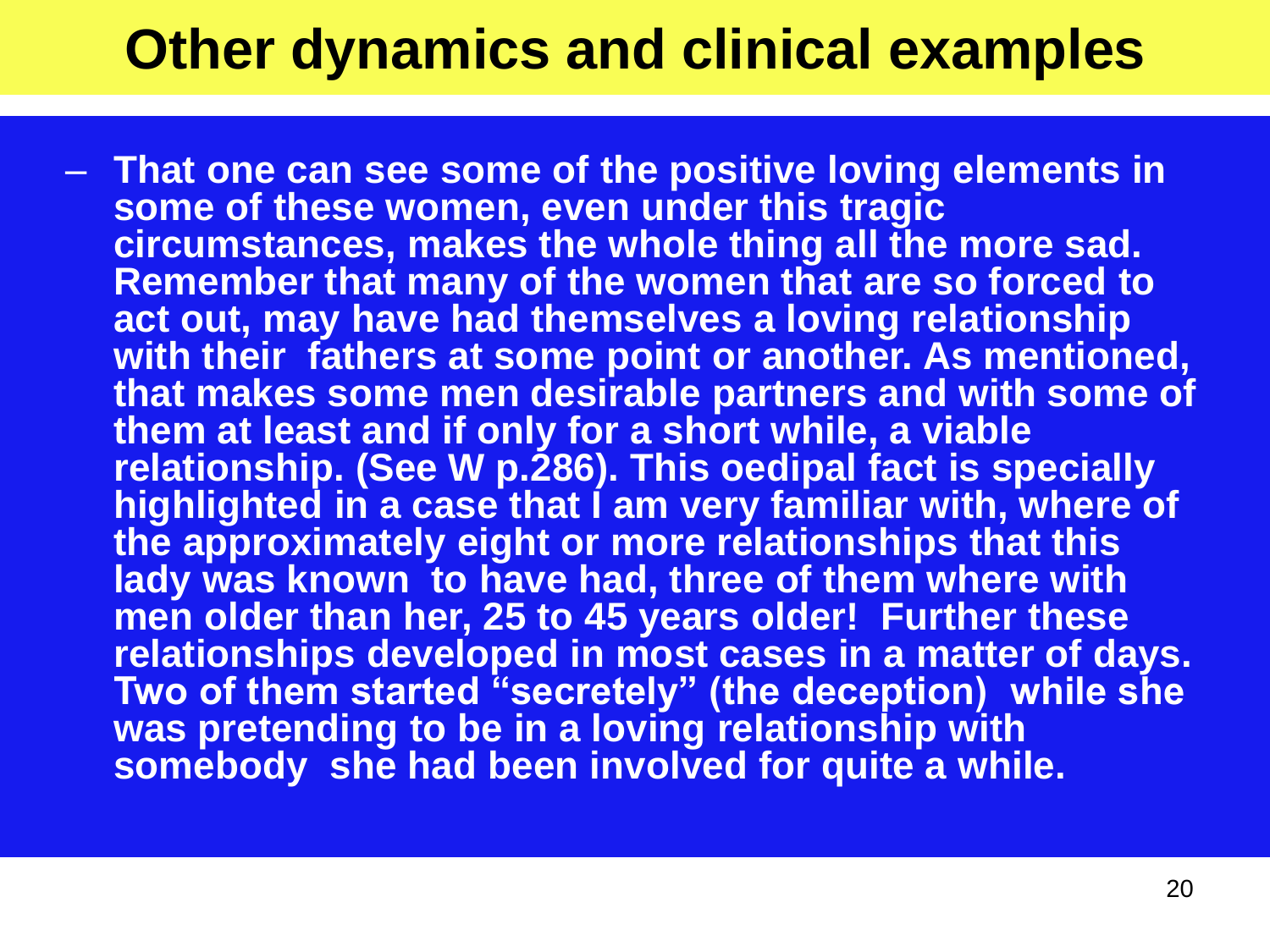- **- Remember too, that women are as much sexual animals as men are, contrary to the common pretence among some of them, that sex is all men care about and want from their partners. Here is the mechanism of projection as their defense against their own sexuality and lack of genuine interest on their male partners whatever the reasons that may have led them there.**
- **- The oedipal victory: In a way you could say that symbolically they got the father that had abandoned the mother but that they may have been very attached too, for themselves later on in life. Perhaps, out of oedipal guilt these relationships are not viable either.**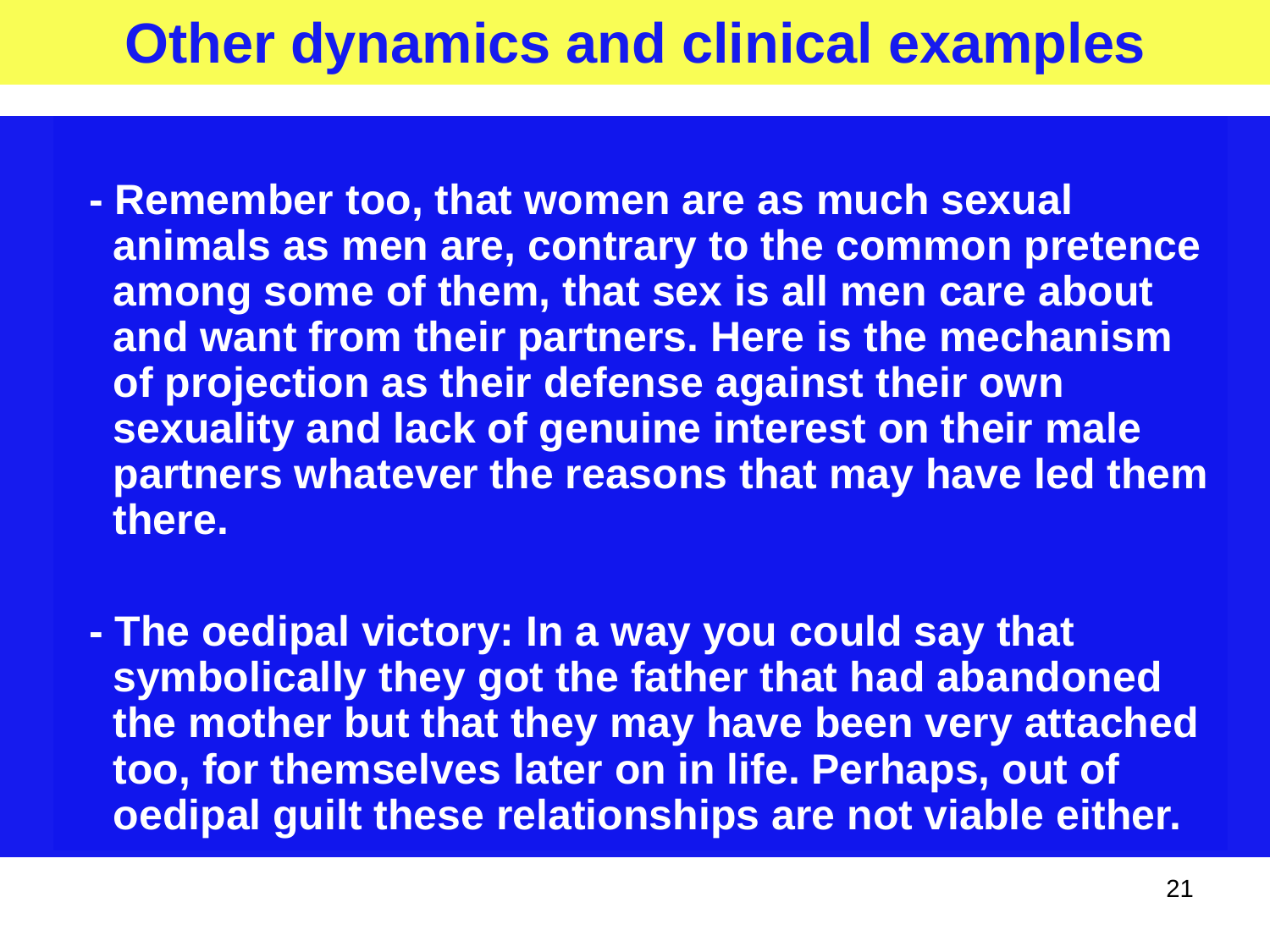- **Undoing of father's behavior:** At the same time they seem to be undoing mother's choice of an abusive partner when they find a reasonable man, which unfortunately they can not tolerate for long either, for the various reasons we have already discussed.
- In all these cases, it always operates as well, the factor that they are condemned to do not better than their mothers in their relationships to men, which unfortunately constitutes a permanent and ineludible prohibition. They are thus compelled one way or another to destroy their amorous liaisons. Sadly, all of these points to the extraordinary complexity in human behavior, deceitfulness, and human relationships. Sadly too it deprives these women of a lasting loving relationship, a family and possibly children.
- **The patient in question**, after having listened to many of the explanations that his analyst was offering of the behavior of this girlfriend, that he so badly wanted to understand since he has been so much in love with her said one day: I hope you are right. The problem is that you analysts try to explain and justify all kinds of behaviors. May be the answer is a lot simpler e.g., there are somewhat better people (not perfect of course) and some not so good human beings! Perhaps he was right!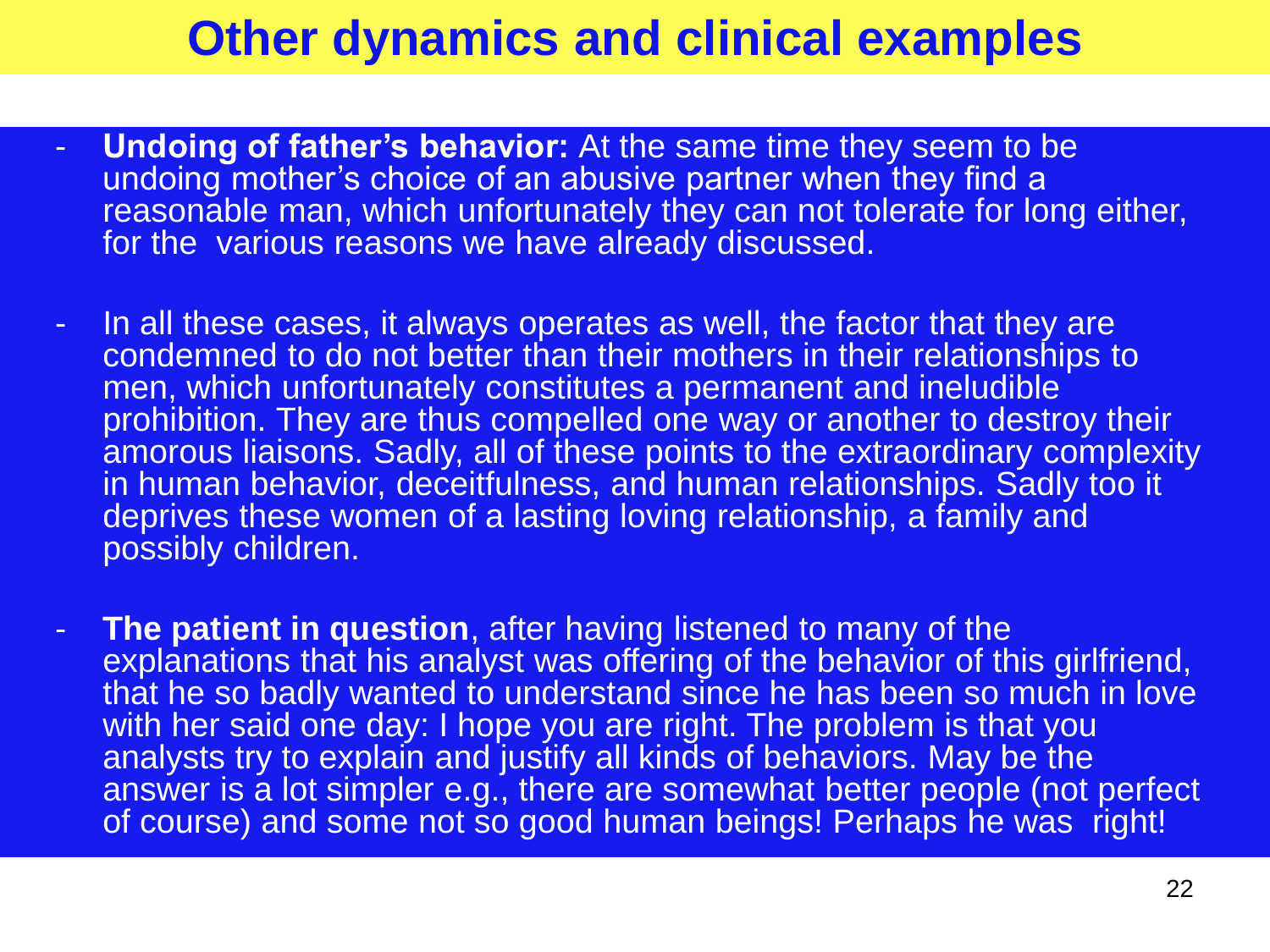- **The patient in question, after having listened for years, to the many explanations that his analyst was offering about the behavior of his girlfriend, that he so badly wanted to understand, since he had been so much in love with her, said one day: I hope you are right. The problem is that you analysts try to explain and justify all kinds of behaviors. May be the answer is a lot simpler e.g., there are somewhat better people (not perfect of course) and some not so good human beings! Perhaps he was right!**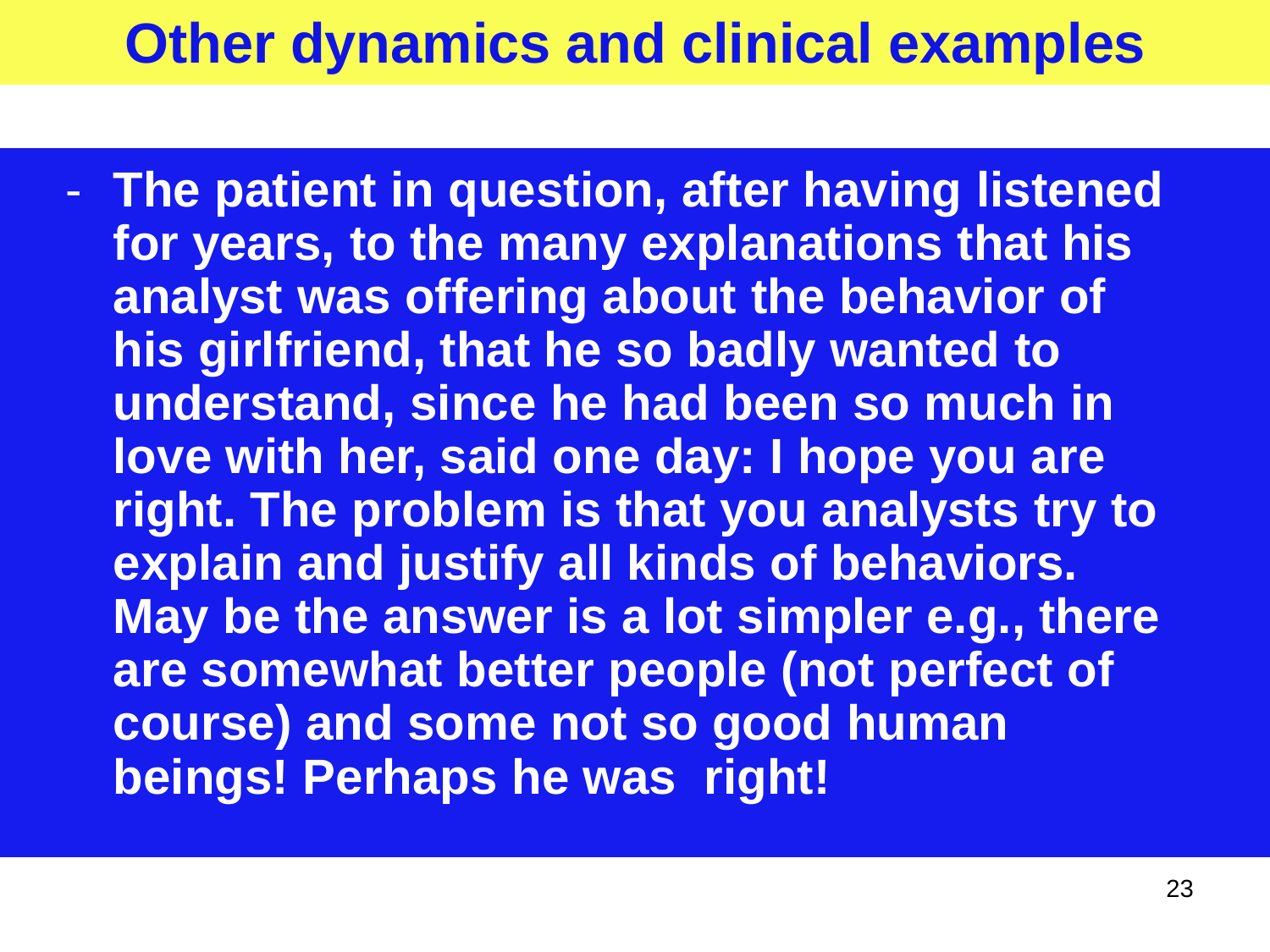## **Bibliography**

**Goldman, M.W. (1974) Addie. In: A Child's Parent Dies, ed. E. Furman. New Haven: Yale Un Press, pp. 140-148.**

**Kalter, N., (1990) Growing Up With Divorce, Helping Your Child Avoid Immediate And Later Problems, Ballantine Books, USA**

**Wallerstein, J., and Kelly, J.B., (1980) Surviving the Breakup: How Children and Parents Cope with Divorce, Basic Books Inc, New York**

**Wallerstein, J., and Blakeslee, S., (1989) Second Chances: Men, Women and Children a Decade After Divorce; Who Wins, Who loses and Why, Ticknor & Fields, New York**

**Wallerstein, J., Lewis, and J.M., Blakeslee, S., ( 2000) The Unexpected Legacy of Divorce (A 25 Year Study Landmark), Hyperion, New York**

**Furstenberg, F.F., & Cherlin, A.J., (1991) Divided Families: What Happens to Children When Parents Part, Cambridge Massachusetts: Harvard Universities Press**

**Utah's Governor Marriage Report**

**Web page of the Census Bureau of the U.S is a valuable resource**

**The Internet is a valuable resource for this subject but care needs to be exercised as to the sources, motivations for the publication, etc**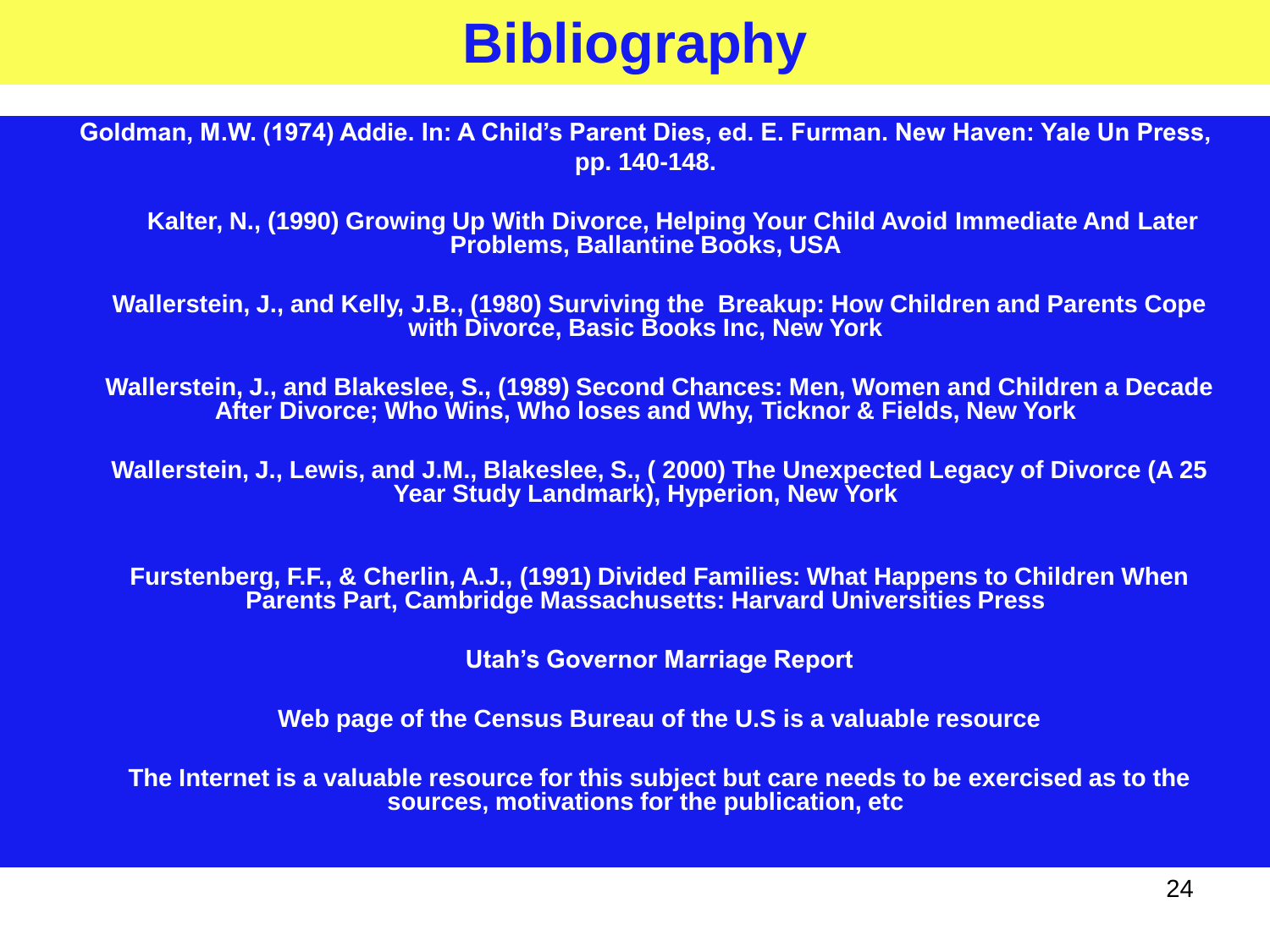# **Severe Marital Discord, Divorce & Their Consequences**

## **Part 2: Clinical Examples**

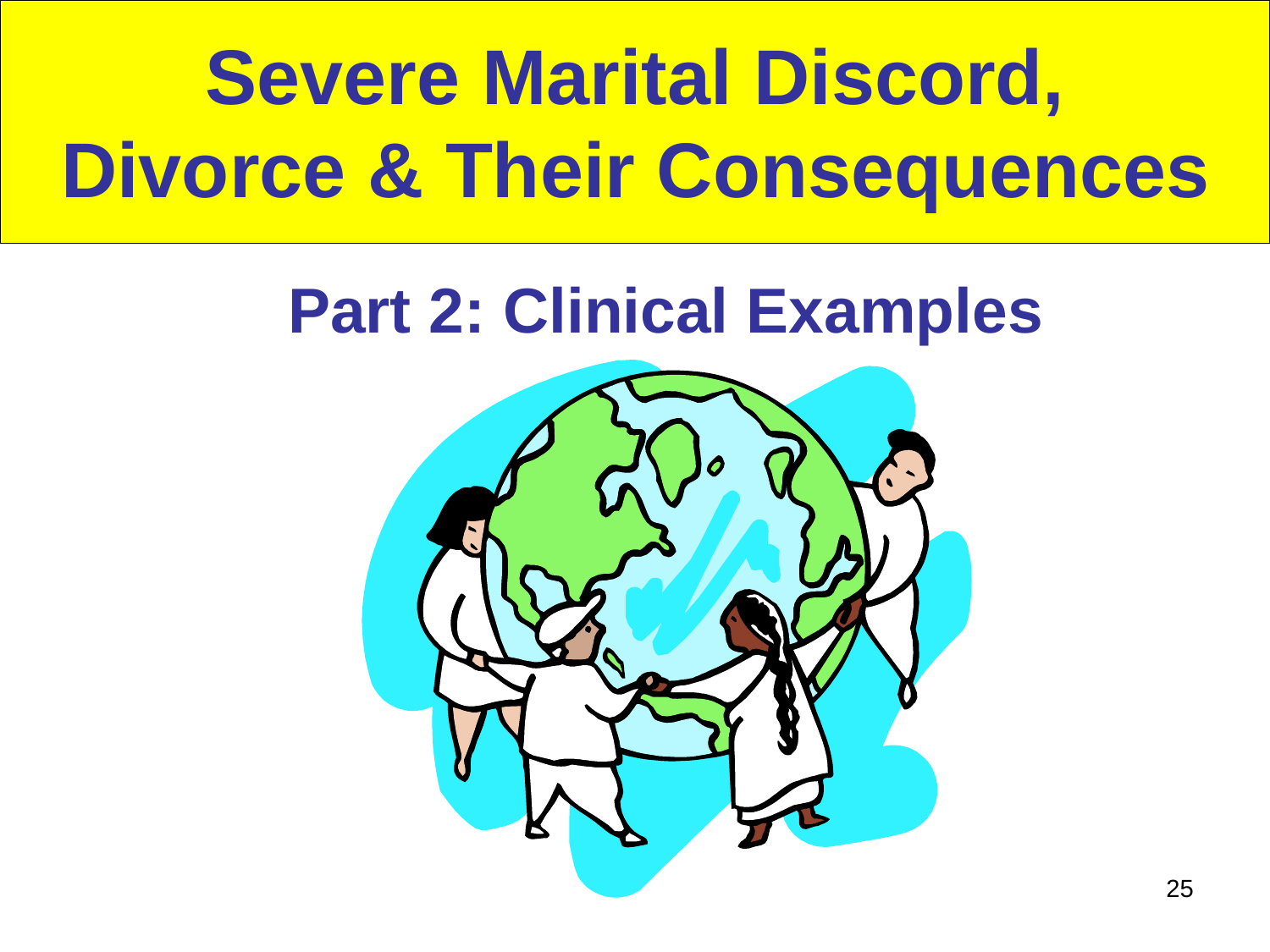## **A Carter-Jenkins Center production**